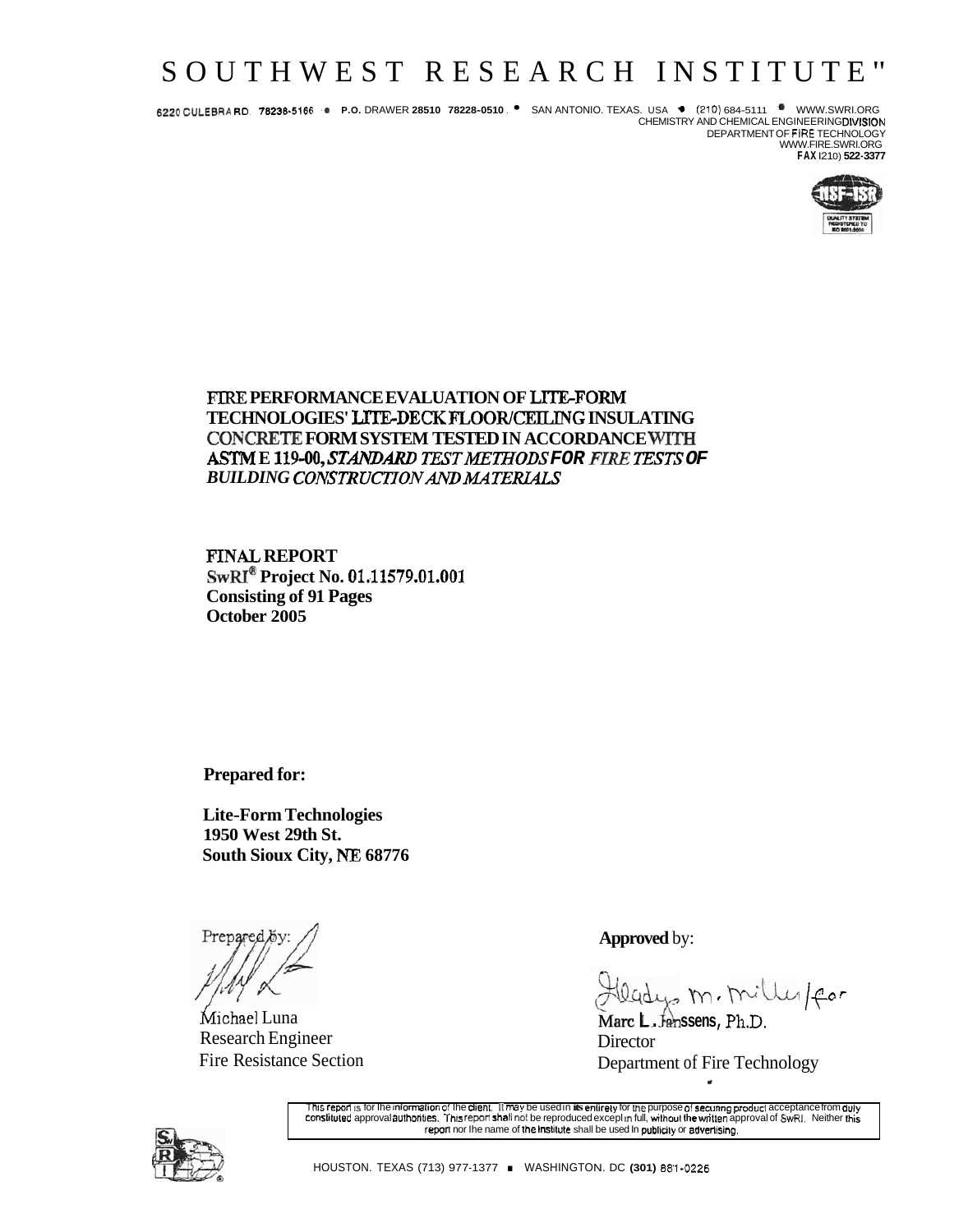#### **ABSTRACT**

Southwest Research Institute's<sup>®</sup> (SwRI<sup>®</sup>) Department of Fire Technology, located in San Antonio Texas, conducted a fire performance evaluation for Lite-Form Technologies' Lite-Deck Floor/Ceiling Insulating Concrete Form System in accordance with ASTM E 119-00, *Standard Tesl Methods* **for** *Fire Tests of Building Construction and Materials.* Testing was conducted on August 19, 2005. The floor/ceiling assembly was exposed to the temperature conditions specified in the standard under loadbearing conditions for an unrestrained assembly.

The Lite-Deck insulating concrete forms were mounted on top of SwRI's large horizontal furnace and the test assembly was cast in-place. The floorlceiling assembly was constructed with a test exposure area of  $12 \times 15$  ft. The interlocking form assembly consisted of expanded polystyrene base panels with 18-gauge C-channel steel stiffeners, 6-in. thick top hats, reinforced concrete, and 5/8-in. Type X gypsum wallboard. The test assembly was subjected to a 250-lb/ $\hat{H}^2$  load and tested for 111 min and 30 sec.

Lite-Form Technologes' unrestrained floorlceiling system did not exceed the temperature rise limits. **At** 108 min the assembly began to rapidly lose its structural integrity and, shortly thereafter, failure occurred. As a result, the unrestrained floorleelling assembly with a load of 250-lb/ft<sup>2</sup> obtained a 1-54 hr fire resistance rating according to ASTM E 1 19-00.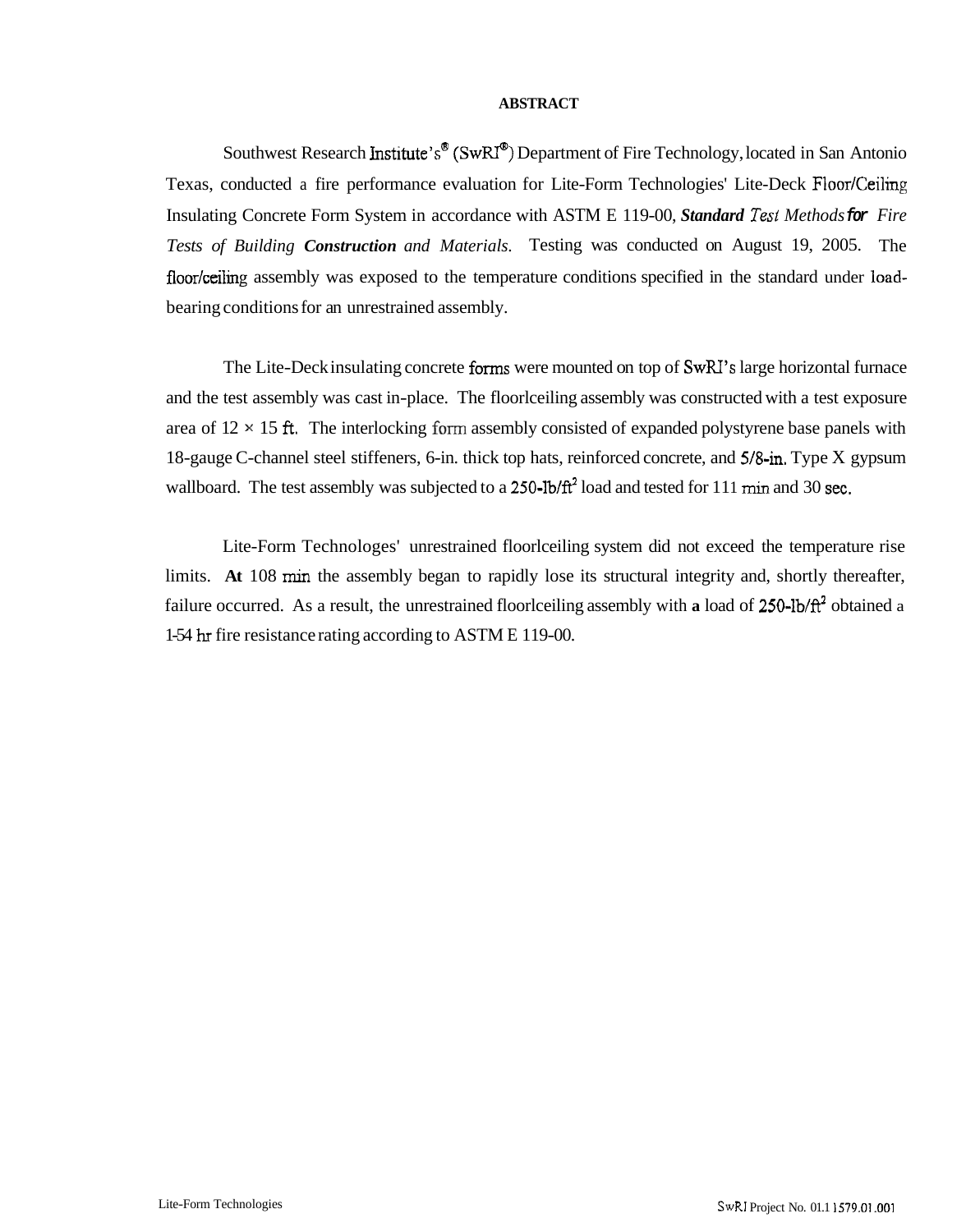## **TABLE OF CONTENTS**

### Page

| 2.0 |  |  |
|-----|--|--|
|     |  |  |
|     |  |  |
|     |  |  |
|     |  |  |
|     |  |  |
|     |  |  |
| 3.0 |  |  |
| 4.0 |  |  |
|     |  |  |

### APPENDIX A \_ ASSEMBLY DRAWINGS

APPENDIX B \_ PHOTOGRAPHIC DOCUMENTATION APPENDIX C \_ GRAPHICAL AND TABULAR DATA APPENDIX D-MATERIAL DATA SHEETS APPENDIX E \_ LOAD CALCULATIONS

 $\bullet$ 

 $\bar{\mathbf{a}}$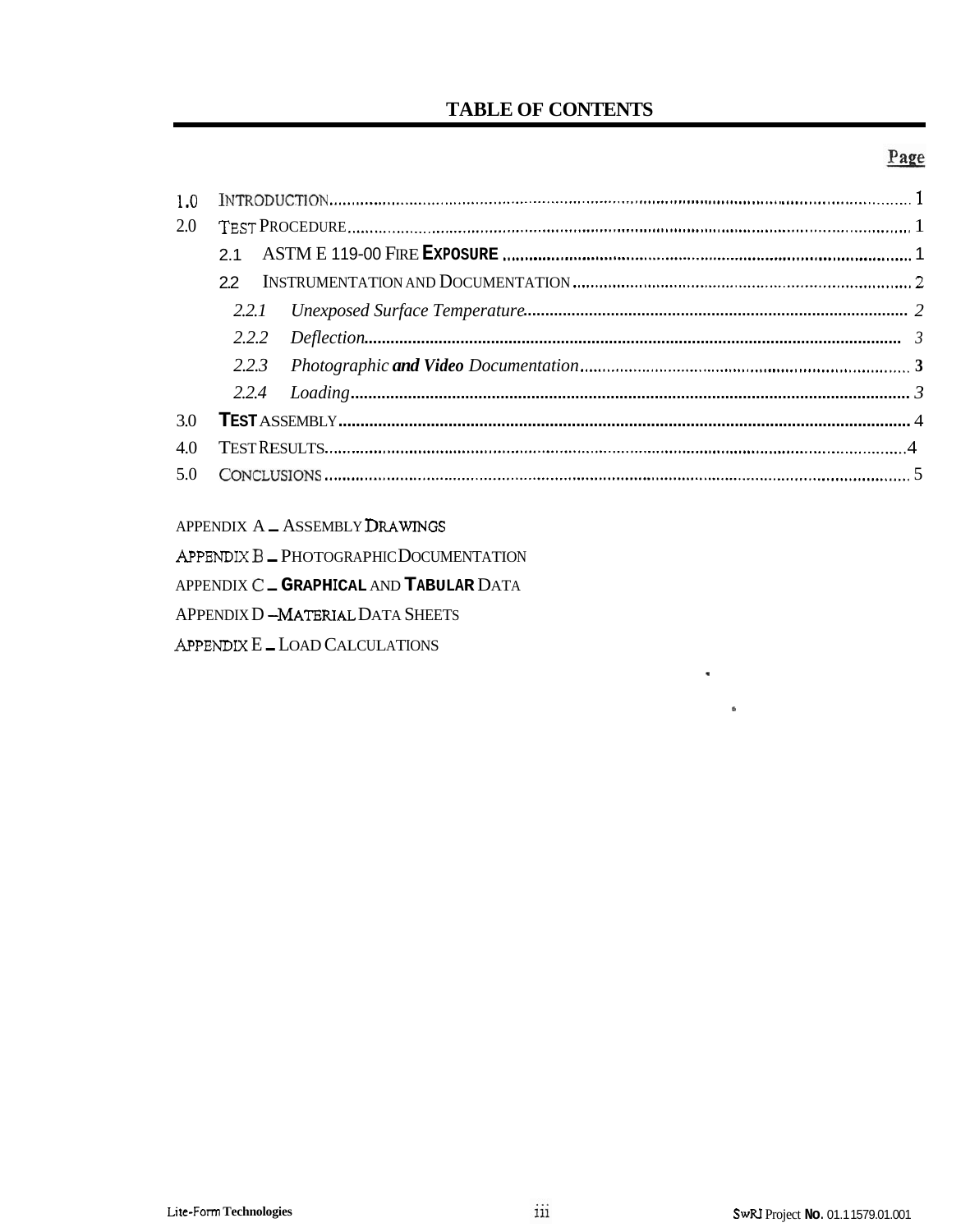#### 1.0 INTRODUCTION

The ASTM E 119-00, Standard *Test* Methods *for Fire Tests* of **Building** Construction and Materials, is intended to evaluate the duration for which the described assembly will contain a fire, or retain its structural integrity, or display both properties dependent upon the type of assembly involved, during a predetermined fire test exposure.

This test measures the response of the assembly to exposure in terms of the transmission of heat and hot gases through the assembly. This standard should be used to measure and describe the properties of materials, products, or assemblies in response to heat and flame under controlled laboratory conditions and should not be used to describe or appraise the fire hazard or fire risk of materials, products, or assemblies under actual fire conditions. However, results of this test may be used as elements of a fire risk assessment, which takes into account all the factors that are pertinent to an assessment of the fire hazard of a particular end use.

This report describes the testing and analysis of distinct floor/ceiling assemblies, and includes descriptions of the test procedure followed, assemblies tested, and the results obtained. The results presented **m** this report apply only to the material tested, in the manner tested, and not to any similar materials or material combinations.

 $\mathbf{S}$ 

#### $2.0$ **TEST PROCEDURE**

The test exposes a floor/ceiling assembly to a standard fire exposure controlled to achieve specified temperatures throughout a specified time period. The assembly is constructed at large scale, and evaluated **under** pre-determined fire exposure and loading conditions.

#### **2.1 ASTM E 119-00 FIRE EXPOSURE**

Southwest Research Institute's<sup>®</sup> (SwRI<sup>®</sup>) large-scale horizontal furnace is used to expose large test specimens to the ASTM E 119-00 fire exposure. The furnace is capable of exposing a maximum test i, specimen of 13 ft 6 in.  $\times$  17 ft 6 in. The 80-in. deep furnace is equipped with 14 premixed air/natural gas bumers symmetrically placed across the walls. The bumers are 18 in. above the furnace floor and controlled by a variable ratio air/gas regulator. Windows are located on all sides of the furnace to allow observation of the surface exposed to the flame.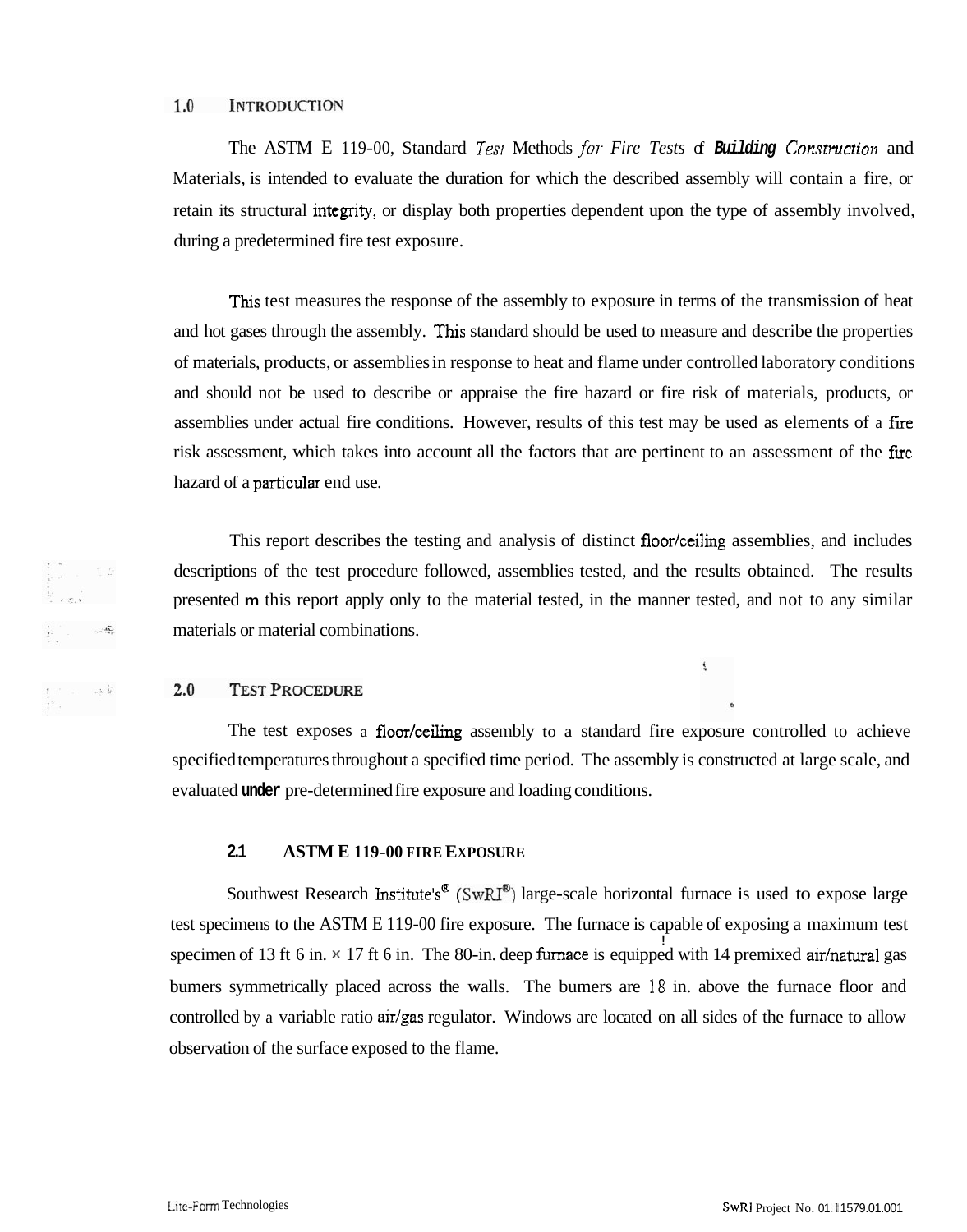The fumace exposure is described in the standard, and is used to regulate the furnace environment throughout the duration of the exposure period. Points on the standard time/temperature curve are shown in Table 1 and are used to control the fire exposure.

| <b>TIME</b> | <b>TEMPERATURE</b>            |
|-------------|-------------------------------|
| 0 minutes   | Ambient                       |
| 5 minutes   | $1000^{\circ}F(538^{\circ}C)$ |
| 10 minutes  | 1300°F (704°C)                |
| 30 minutes  | 1550°F (843°C)                |
| 45 minutes  | 1638°F (892°C)                |
| 60 minutes  | 1700°F (927°C)                |
| 2 hours     | 1850°F (1010°C)               |
| 3 hours     | 1925°F (1052°C)               |
| 4 hours     | 2000°F (1093°C)               |

**Table 1. Points On The Time/Temperature Curve.** 

The conduct of the fire test is controlled **according** to the standard time/temperature curve, as indicated by the average temperature obtained fiom the readings of nine furnace probe thermocouples (TCs) symmetrically located across the face of the specimen 12 in. below the exposed surface of the specimen. The furnace probe  $TCs$  are enclosed in protection tubes of such, material and dimensions that the time constant of the TC assembly lies between 5.0 and 7.2 min, as required by the standard. The **6**  furnace temperature during a test is controlled such that the area under the time/temperature curve is within 10 percent of the corresponding area under the standard time/temperature curve for tests of  $1 \text{ hr}$  or less, 7.5 percent for tests less than 2 hr, and 5 percent for those tests 2 hr or more in duration.

The furnace is continually monitored and necessary adjustments of the  $\frac{air}{gas}$  ratio are made to **ensure** that the temperature in the furnace follows the prescribed time/temperature curve. The exhaust damper position is also monitored and adjusted as necessary to maintain the prescribed pressure within the furnace environment relative to ambient air pressure. The furnace pressure is maintained at a slightly negative pressure, measured at 12 in. below the exposed surface of the floorlceiling sample.

#### 2.2 **INSTRUMENTATION AND DOCUMENTATION**

#### *2.2.1* **Unexposed** *Su7face Temperature*

The unexposed surface temperature is monitored using a minimum of nine TCs. Temperatures of unexposed surfaces are measured with No. 20 B & S gauge, Type K (Chromel-Alumel) welded TCs, placed under flexible, dry, felted mineral fiber pads. The wire leads of the TC terminate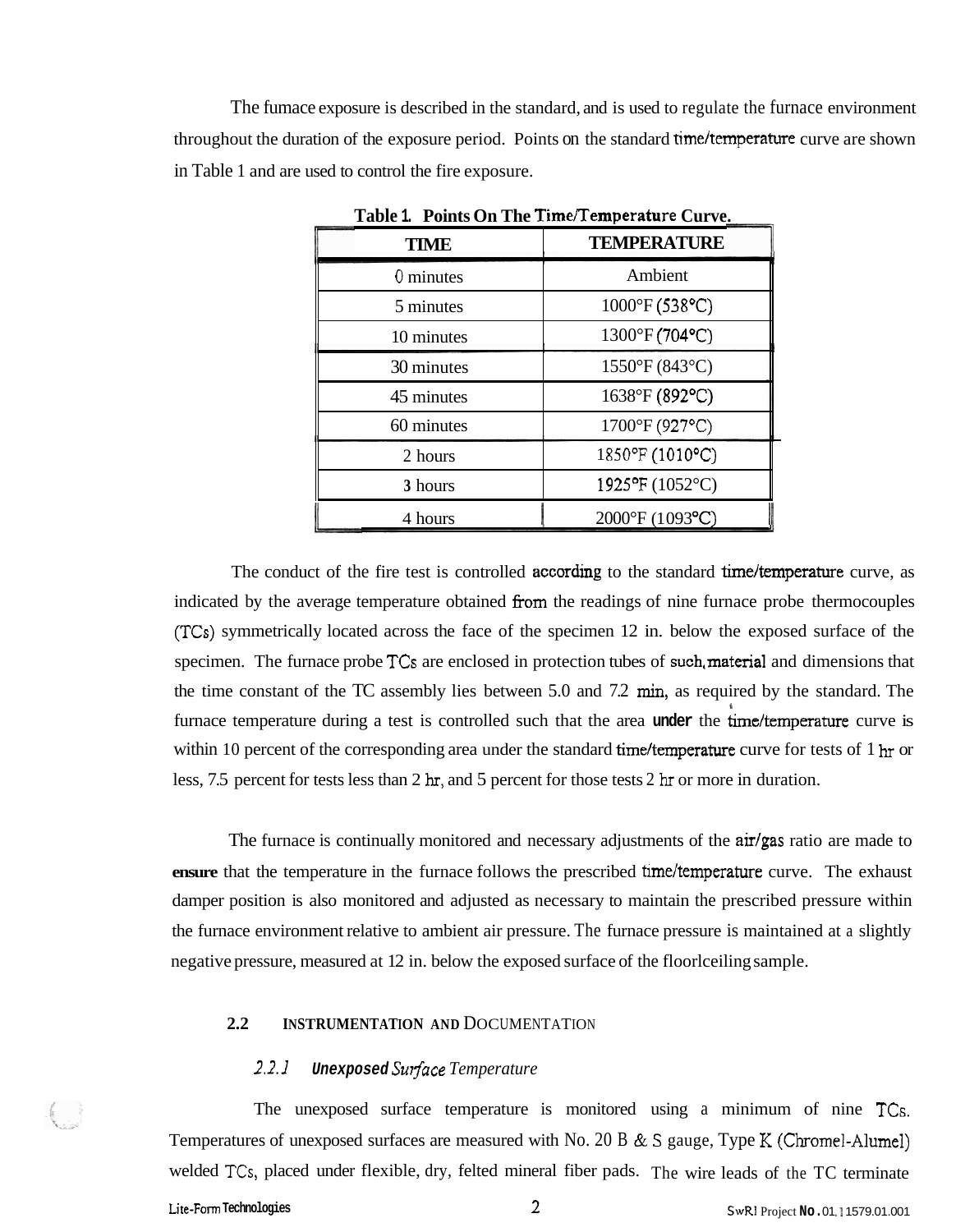under the pad and are in contact with the unexposed surface. The pads are attached firmly to the surface to minimize any heat loss from the sides. The reinforcing steel section temperatures are monitored using twenty-four 118-in. grounded junction inconel sheathed TCs peened to the joist reinforcing steel rebar prior to the concrete being cast. Temperature levels are monitored continuously throughout the test and recorded with computer data acquisition equipment for subsequent data reduction. TC placement is shown in Appendix A.

#### 2.2.2 *Deflection*

The deflection at the approximate center of the floor assembly test sample was measured with a linear voltage displacement transducer. The deflection of the floorlceiling assembly test sample was monitored continuously throughout the test. The deflection measurement location is shown in Appendix A.

#### *2.2.3 Photographic and Video Documentation*

Photographic and video documentation of the fire exposure was collected. Photographic documentation is provided in Appendix B and video documentation of the fire tests accompany this report.

#### *2.2.4 Loading*

A uniform pressure of 250 lb/ $ft^2$  was applied to the 12  $\times$  15-ft'test exposure area. This was accomplished by utilizing a distributed dead load consisting of nine nominal \*1323-lb steel weights, 18 nominal 8-lb,  $4 \times 4$ -in. yellow pine wood studs, and 18 Miller " $H$ " series hydraulic jacks [Model No. H84B2N-(200)-(2400)-(100)-N11-01. The hydraulic jacks used had a bore diameter of *2* in. Please see Figure A-1 in Appendix A, for the load distribution layout.

SwRZ's hydraulic loading system was calibrated on June 6, 2005, utilizing a Sensotec load cell (Model No. 4110573-02-05), and the linear equation of pressure versus load was formulated. The load cell calibration sheet and pressure versus load graph are located in Appendix E.

**1.** 

After application of the nominal 12,050-lb dead load, the load jacks were pressurized to 575 psig for a nominal load of 32,950 Ib, and a total load of 45,000 Ib over the 12 **x** 15-ft test exposure area. The pressure was manually maintained to  $\pm$  5% for the full duration of the fire exposure period.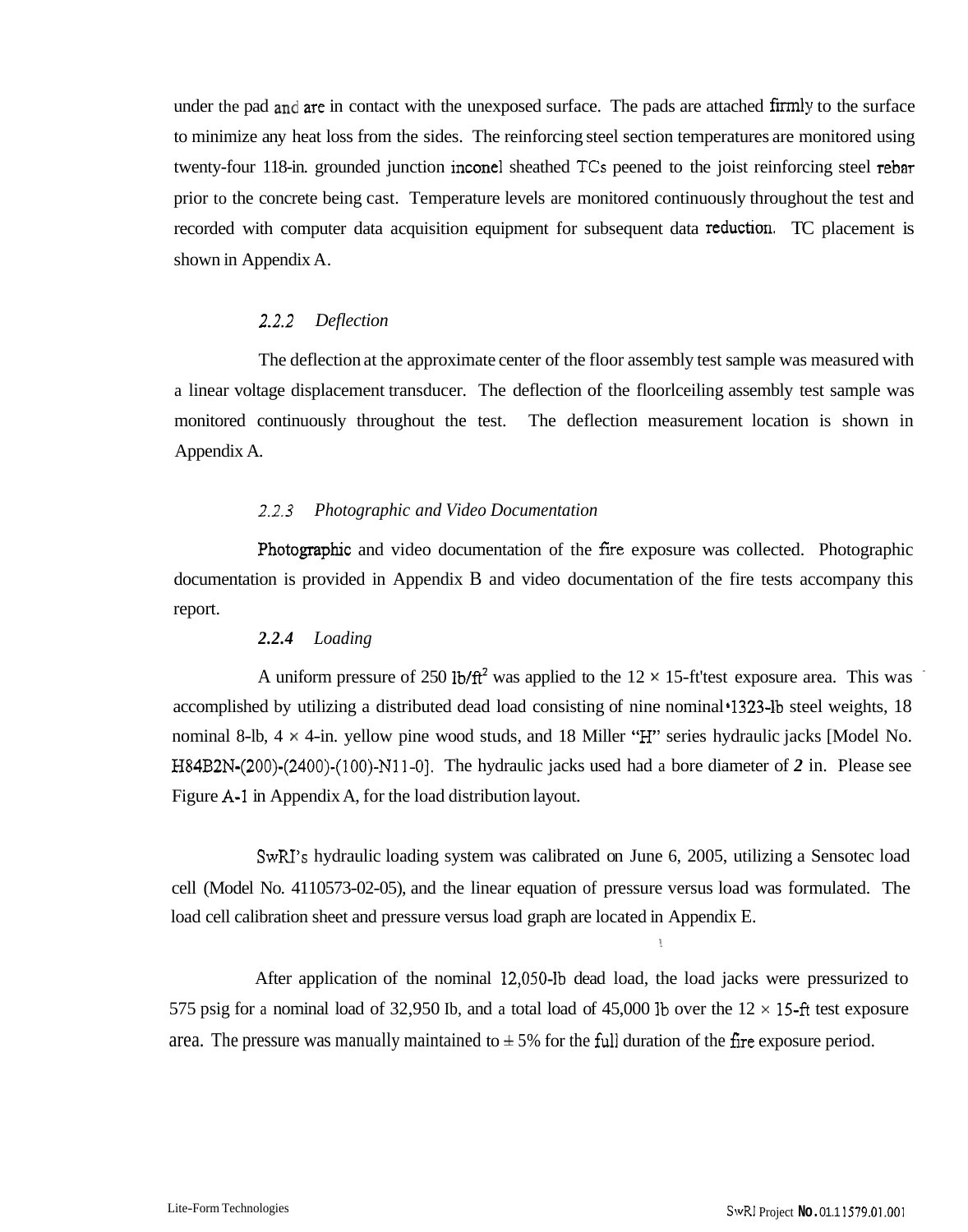#### **3.0 TEST ASSEMBLY**

The floorlceiling assembly was constructed with a test exposure area of  $12 \times 15$  ft. The Lite-Deck insulating concrete forms (ICF) were mounted on top of  $SwRJ$ 's large horizontal furnace and the test assembly was cast in-place. Ingram Readymix Inc., located in New Braunfels, Texas, provided the concrete used in construction. The mix design and material certifications are located in Appendix D.

The interlocking form assembly consisted of expanded polystyrene (EPS) base panels with 1 &gauge C-channel steel studs, two 6-in. thick top hats attached to each **6-in.** thick base section, *#6* rebar centered 1.5 in. from the bottom of each joist, #3 rebar laid in a 16-in, on-center grid located 1.5 in. above EPS panels to reinforce the 4-in. thick concrete slab. The underside of the floor/ceiling assembly was finished with 518-in. Type X gypsum wallboard attached to the C-channel studs. Details of the Lite-Deck ICF can be found in Appendix D.

#### **4.0 TEST** RESULTS

The floor/ceiling assembly was constructed on top of SwRI's large horizontal furnace and was allowed to cure for a minimum of 28 days. Instrumentation connections were verified and the  $250$ -lb/ft<sup>2</sup> load was applied. The wall was tested on August 19,2005 at an ambient and initial temperature of 88°F. At approximately 26 min, the EPS forms ignited and fueled the furnace. The furnace operator set the furnace gas controls to idle at approximately 31 min. Gas flow was increased at approximately 46 min. **At** approximately 72 min and 15 sec into the test, a temporary power failure occurred and the standard time/temperature curve could not be followed for approximately 4 min. The fire exposure was terminated at 111 min 30 sec, at which time the average unexposed surface temperature was  $201^\circ F$ , representing a 113°F rise above ambient conditions. The maximum unexposed surface temperature reached 211°F, representing a 123°F rise above ambient conditions. The reinforcing steel section temperature did not exceed the maximum temperature allowed (1 100°F). At 108 min the assembly began to rapidly lose its structural integrity and at 111 min 30 sec the assembly collapsed. After reviewing the data, it was determined that the power failure did not affect the validity of the test because the area under the actual furnace timeltemperature curve was 1.6% higher than the area under the standard time/temperature 'curve for a 90-min duration. The standard allows for a 7% difference in the areas under the curves for test durations greater than 1 hr but less than 2 hr. Visual observations of the test are summarized in Table 2.